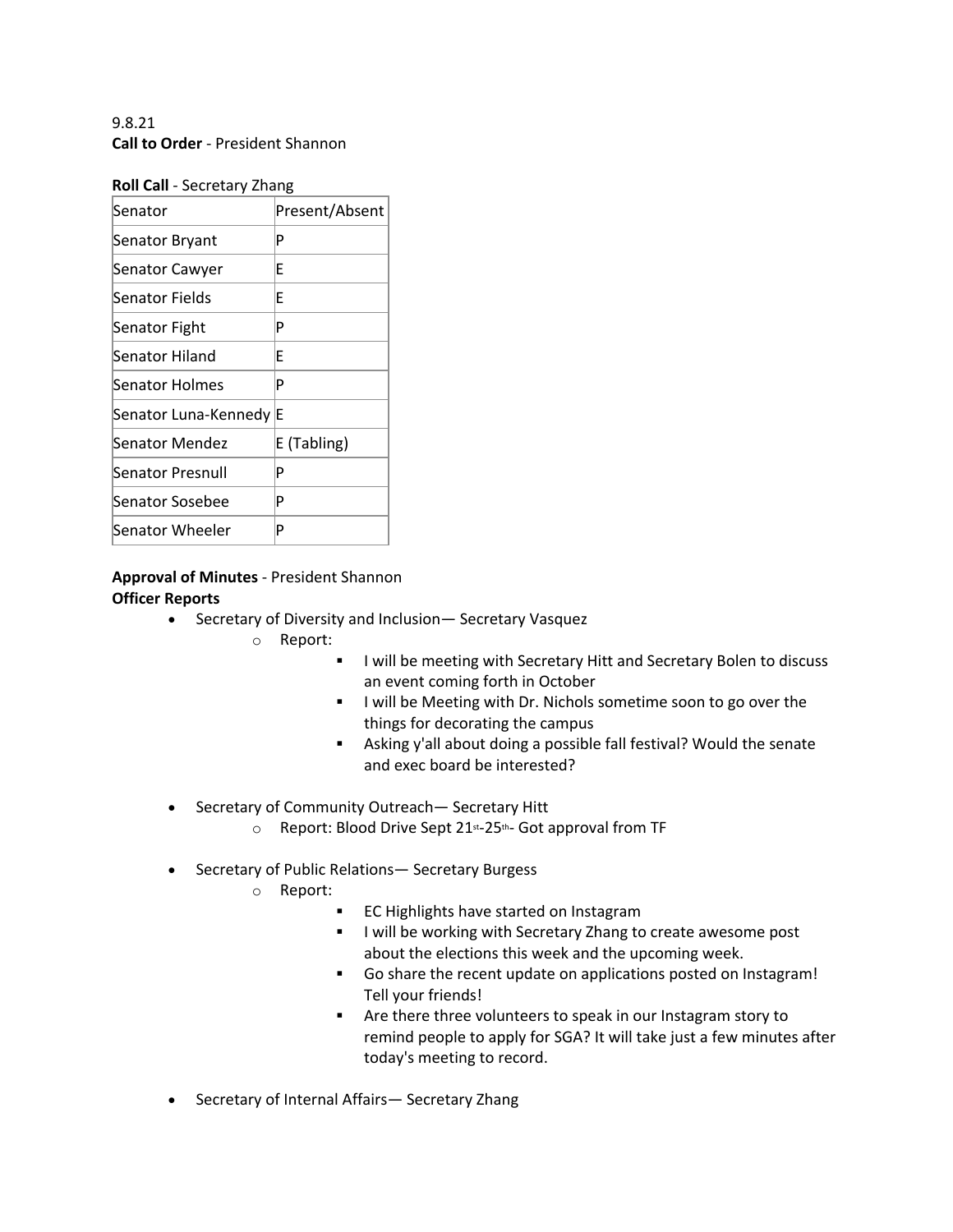- o Report:
	- § Work with Secretary Burgess to continue to push on social media election campaign
	- § Sign-up sheet for Thursday tabling
	- Set up a meeting with Chartwell's director this week about food.
	- § Thank Secretary Burgess and many others helping out with this SGA election
- Secretary of Student Development— Secretary Freeman
	- o Report:
		- § Planning Senate Retreat for beginning of October. Looking at grilling out at Lake Dardanelle. If weather is poor, possibly hold teambuilding exercises in Doc Bryan 242.
		- Plan budgeting for Senate Retreat (food, plates, etc)
		- § Show efforts on tabling (senate duty) and sign up for the upcoming election tabling tomorrow,
- Secretary of Finance and Administration— Secretary Bolen
	- o Report:
		- § Updated balance: \$7,700 as of 9.8.21
		- I am still waiting on information about the final allotment amount.
		- Committee heads need to be discussing with their teams about materials needed for projects or events so I can add them to the budget. Message me on GroupMe if you have any questions.
		- **Please keep in mind you have to order things 4 weeks in advance.**
- Vice President— Vice President Wright
	- o Report:
		- I am planning to schedule meetings with each of the committee heads in the near future.
		- § Once we have a full senate I will be scheduling a meeting with all of the college senators.
		- **•** These meetings are to go over expectations and goals for the semester
- o Committee reports:
	- Jerry Committee: Senator Fight
	- § Spirit Committee: Senator Hiland
	- § Traffic and Safety Committee: Senator Holmes
	- Recycling Committee: Senator OPEN
	- § Food Committee: Senator Sosebee
- President— President Shannon
	- o Report:
		- § Volunteering is a vital part of SGA
		- Absence of meeting, let Albert know 48 hours in advance